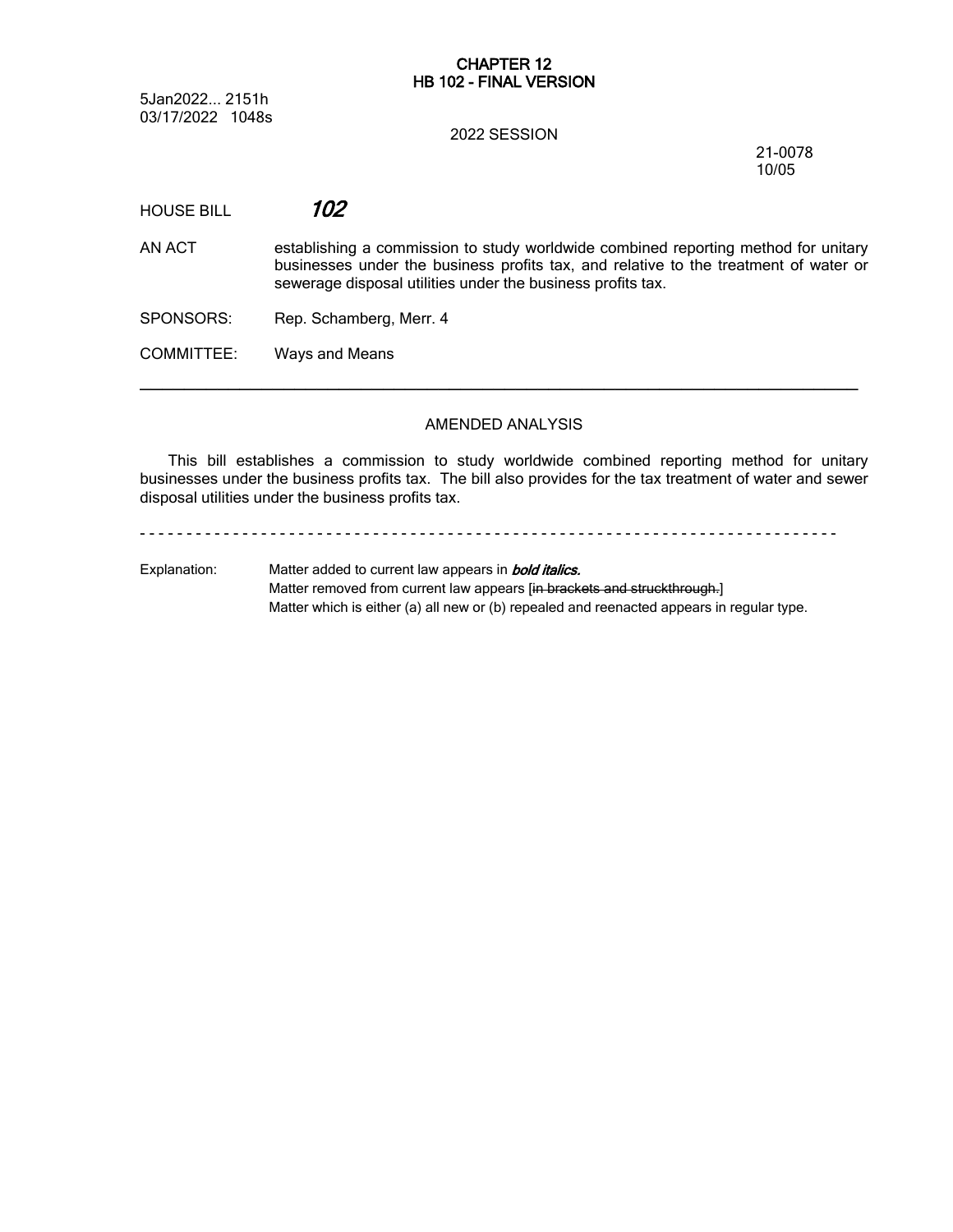### **CHAPTER 12 HB 102 - FINAL VERSION**

5Jan2022... 2151h 03/17/2022 1048s 21-0078

10/05

### STATE OF NEW HAMPSHIRE

#### *In the Year of Our Lord Two Thousand Twenty Two*

## AN ACT establishing a commission to study worldwide combined reporting method for unitary businesses under the business profits tax, and relative to the treatment of water or sewerage disposal utilities under the business profits tax.

### *Be it Enacted by the Senate and House of Representatives in General Court convened:*

12:1 Findings. The general court finds that New Hampshire has a unique tax structure. With no general sales or income tax and no severance tax on natural resources, New Hampshire relies on its business profits tax more than any other state and most countries. In 1981, the business profits tax law was amended to allow the department of revenue administration or taxpayers to employ the combined reporting method of taxation under the unitary business principle. 1 2 3 4 5

12:2 Commission on Worldwide Combined Reporting for Unitary Businesses Under the Business Profits Tax. Amend RSA 77-A by inserting after section 23-a the following new section: 6 7

77-A:23-b Commission on Worldwide Combined Reporting for Unitary Businesses Under the Business Profits Tax. There is established a commission to study the replacement of the water's edge method by the worldwide combined reporting method for reporting and apportionment of income under the business profits tax. 8 9 10 11

12

### I. The members of the commission shall be as follows:

(a) Three members of the house of representatives, who shall be from the ways and means committee, appointed by the speaker of the house of representatives. 13 14

15

(b) One member of the senate, appointed by the president of the senate.

(c) Three members of the state's business community, one representing in-state domesticated businesses with less than 100 employees, one representing in-state domesticated businesses with more than 100 employees, and one representing out-of-state or foreign domesticated businesses, appointed by the president of the New Hampshire Business and Industry Association. 16 17 18 19

(d) The president of the New Hampshire Society of Certified Public Accountants, or designee. 20 21

22

(e) The commissioner of the department of revenue administration, or designee.

(f) The commissioner of the department of business and economic affairs, or designee.

23 24

(g) The attorney general, or designee.

(h) An attorney expert in transnational and New Hampshire business profit tax accounting issues, appointed by the president of the New Hampshire Bar Association. 25 26

II. Legislative members of the commission shall receive mileage at the legislative rate when attending to the duties of the commission. 27 28

III. The commission shall study the advantages and disadvantages for the state's economy and revenues of replacement of the current water's edge method by the worldwide combined reporting method 29 30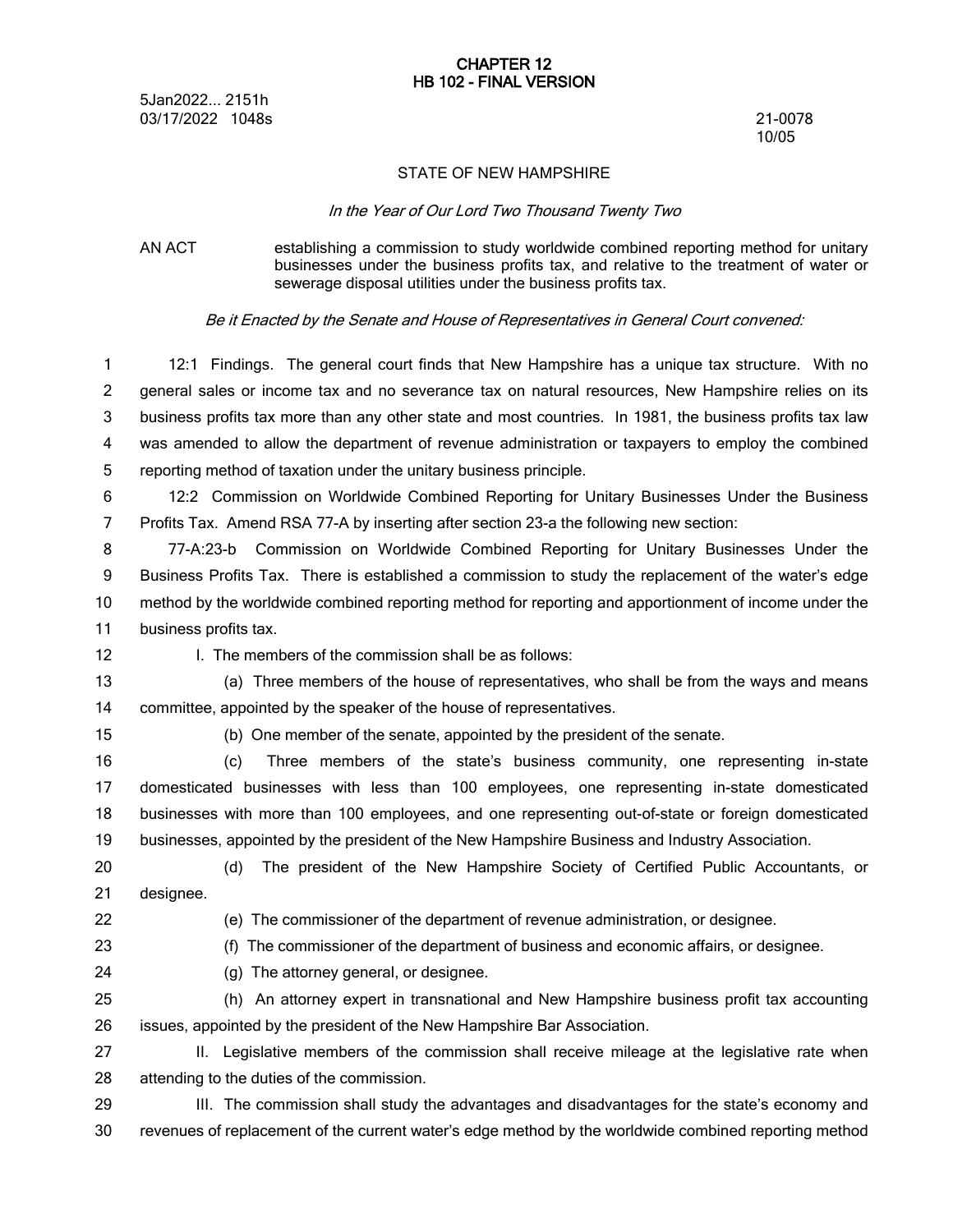## **CHAPTER 12 HB 102 - FINAL VERSION - Page 2 -**

for reporting and apportionment of income under the business profits tax. It shall consult with national experts in both methods, including economists, business associations, and tax experts. IV. The members of the commission shall elect a chairperson from among the members. The first meeting shall be called by the first-named house member. The first meeting of the commission shall be held within 45 days of the effective date of this section. Six members of the commission shall constitute a quorum. V. The commission shall report its preliminary findings on or before November 1, 2022 and issue a final report of its findings and any recommendations for proposed legislation on or before November 1, 2023, to the president of the senate, the speaker of the house of representatives, the senate clerk, the house clerk, the governor, and the state library. 12:3 Repeal. RSA 77-A:23-b, relative to the commission on worldwide combined reporting for unitary businesses under the business profits tax, is repealed. 12:4 New Section; Business Profits Tax; Treatment of Water and Sewerage Disposal Utilities. Amend RSA 77-A by inserting after section 3-c the following new section: 77-A:3-d Treatment of Water and Sewerage Disposal Utilities. In determining gross business profits, a business organization shall apply section 118 of the United States Internal Revenue Code consistent with the following adjustments: I. The term "contribution to the capital of the taxpayer" includes any amount of money or other property received from any person, whether or not a shareholder, by a regulated public utility which provides water or sewerage disposal services if: (a) Such amount is: (1) A contribution in aid of construction; or (2) A contribution to the capital of such utility by a governmental entity providing for the protection, preservation, or enhancement of drinking water or sewerage disposal services; (b) In the case of a contribution in aid of construction which is property other than water or sewerage disposal facilities, such amount meets the requirements of the expenditure rule of paragraph II; and (c) Such amount, or any property acquired or constructed with such amount, is not included in the taxpayer's rate base for ratemaking purposes. II. An amount meets the requirements of subparagraph I(b) if: (a) An amount equal to such amount is expended for the acquisition or construction of tangible property described in United States Internal Revenue Code section 1231(b): (1) Which is the property for which the contribution was made or is of the same type as such property; and (2) Which is used predominantly in the trade or business of furnishing water or sewerage disposal services; (b) The expenditure referred to in subparagraph (a) occurs before the end of the second taxable year after the year in which such amount was received; and 1 2 3 4 5 6 7 8 9 10 11 12 13 14 15 16 17 18 19 20 21 22 23 24 25 26 27 28 29 30 31 32 33 34 35 36 37 38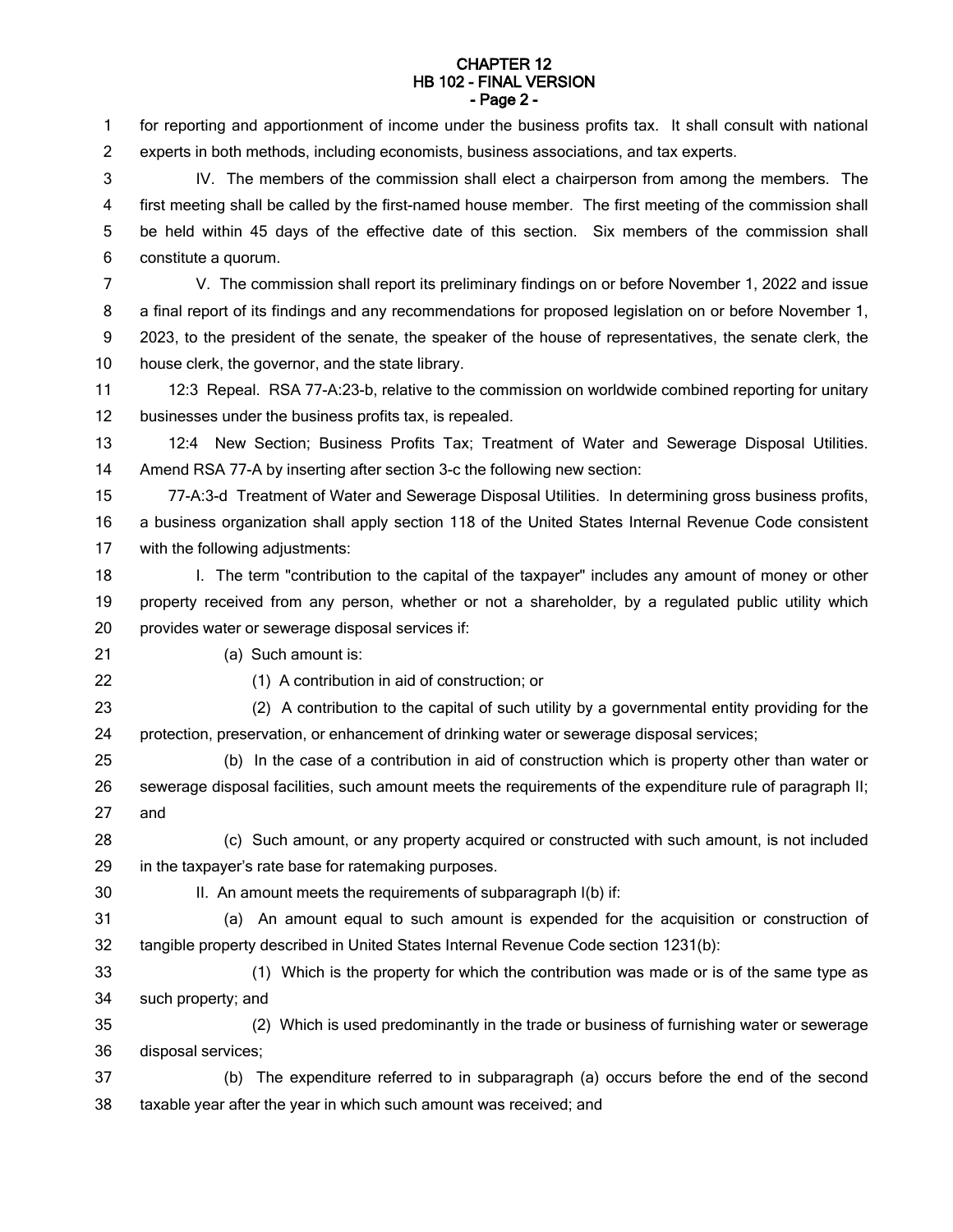## **CHAPTER 12 HB 102 - FINAL VERSION - Page 3 -**

(c) Accurate records are kept of the amounts contributed and expenditures made, the expenditures to which contributions are allocated, and the year in which the contributions and expenditures are received and made. 1 2 3

III. For purposes of this section: 4

(a) "Contribution in aid of construction" shall mean as the term is defined by the United States Department of the Treasury's Treasury Regulations 1.118-2 (2001), except that such term shall not include amounts paid as service charges for starting or stopping services. 5 6 7

8

19

(b) "Predominantly" means 80 percent or more.

(c) "Regulated public utility" has the meaning given such term by Internal Revenue Code section 7701(a)(33), except that such term shall not include any utility which is not required to provide water or sewerage disposal services to members of the general public in its service area. 9 10 11

IV. Notwithstanding any other provisions of law, no deduction or credit shall be allowed for, or by reason of, any expenditure which constitutes a contribution in aid of construction to which this section applies. The adjusted basis of any property acquired with contributions in aid of construction to which this section applies shall be zero. 12 13 14 15

12:5 Applicability; Treatment of Water and Sewerage Disposal Utilities. The provisions of section 4 of this act shall apply to contributions made on or after January 1, 2021. 16 17

- 12:6 Effective Date. 18
	- I. Section 3 of this act shall take effect November 1, 2023.
- II. The remainder of this act shall take effect upon its passage. 20

Approved: April 11, 2022 Effective Date: I. Section 3 shall take effect November 1, 2023.

II. The remainder shall take effect April 11, 2022.